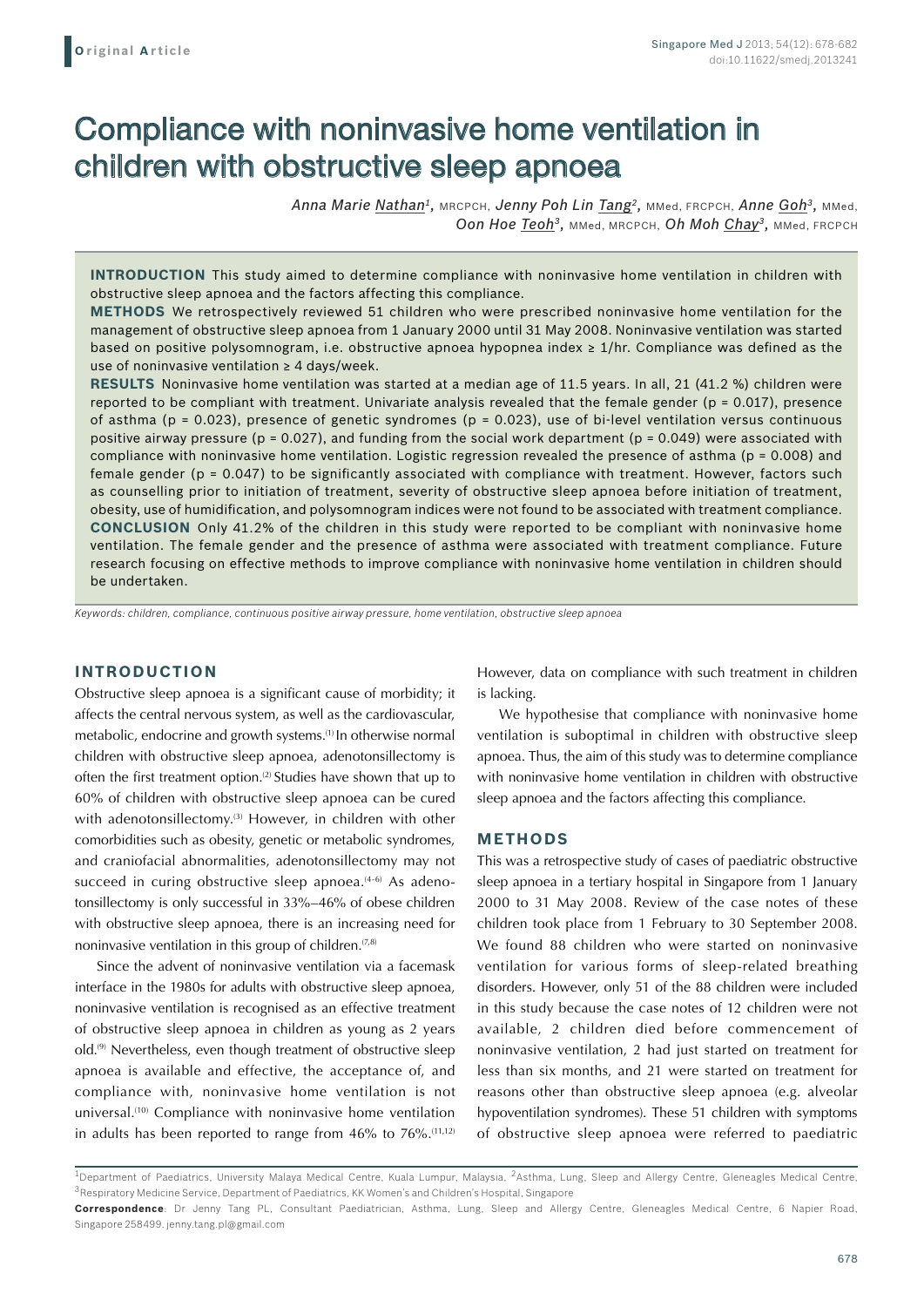respiratory specialists. Ethics approval for this study was obtained from the local ethics committee, and patient confidentiality was maintained.

Children with symptoms of obstructive sleep apnoea underwent fully attended, baseline polysomnogram before surgery. A repeat polysomnogram was performed after surgery if the child still had habitual snoring postoperatively and/or moderate-severe obstructive sleep apnoea before surgery. All polysomnograms were scored by a trained sleep technician and a paediatric respiratory physician, according to accepted paediatric standards.(13) Obstructive apnoea was defined as  $a \ge 90\%$  decrease in airflow that lasts for at least two breath cycles. Hypopnoea was defined as  $a \geq 50\%$  decrease in airflow associated with  $\geq$  3% desaturation and/or arousal, lasting for at least two breath cycles. Central apnoea was defined as the absence of airflow, and chest and abdominal excursions lasting for either  $\geq$  20 s or at least two breath cycles, associated with an arousal or desaturation of  $\geq$  3%. A diagnosis of obstructive sleep apnoea was made if the obstructive apnoea hypopnoea index (OAHI) was  $\geq$  1/hr. The varying degrees of obstructive sleep apnoea are defined as follows: (a) mild – OAHI =  $1-5$ /hr; (b) moderate – OAHI =  $6-9$ /hr; and (c) severe –  $OAHI > 10/hr$ .

Children who had a positive polysomnogram with the presence of Brodsky<sup> $(14)$ </sup> grade 2+ tonsils and/or adenoids were referred for adenotonsillectomy. Children who had either obstructive sleep apnoea that did not warrant surgical intervention or a positive polysomnogram after surgical intervention were prescribed noninvasive home ventilation. Most of these children underwent a continuous positive airway pressure/bi-level positive airway pressure titration study to determine the ideal ventilator pressure for each child. Initial weight, height and blood pressure were taken at either the child's first admission to hospital (during the polysomnogram) or the first clinic visit. Hypertension was defined as a blood pressure above the 95th percentile for age, height and sex.(15) Obesity was defined as a body mass index above the 95th percentile for sex, based on available local data.(16)

Information on the children's compliance with noninvasive ventilation and the side effects experienced were obtained via a review of the case notes. Compliance was defined as the reported use of noninvasive ventilation for  $\geq 4$  days/week. Noninvasive ventilation educational services have been available at our hospital from 31 October 2006 and these services are made available at the initiation of treatment. During these educational sessions, both children and their parents watched a 15-min video on obstructive sleep apnoea and how noninvasive ventilation works. Subsequently, the children were mask fitted and put on a designated continuous positive airway pressure/bi-level positive airway pressure machine for 20 mins in a darkened room; empirical settings were prescribed by the managing physician. In our hospital, children with obstructive sleep apnoea not compliant with noninvasive home ventilation and all infants were prescribed humidifiers. Parents were given the contact information of suitable vendors that were able to supply them with the machine and mask.

Data was analysed using the Statistical Package for the Social Sciences version 14.0 (SPSS Inc, Chicago, IL, USA). Descriptive analysis of all the aforementioned 51 children prescribed noninvasive ventilation was performed. Mann-Whitney *U* test was used to determine the differences between the polysomnogram indices of children compliant with treatment and those who were not. Wilcoxon rank test was used to compare the differences in the polysomnogram indices: (a) before adenotonsillectomy vs. after adenotonsillectomy; and (b) before continuous positive airway pressure support vs. on continuous positive airway pressure support. Factors that could be associated with compliance with noninvasive ventilation were compared using chi-square and Fisher's exact tests, where appropriate. Logistic regression analysis was used to determine significant factors affecting compliance with noninvasive ventilation. A p-value of < 0.05 was considered statistically significant.

# **RESULTS**

Data on the 51 children were analysed. Demographic data of the children are shown in Table I. The most common complaints encountered during respiratory consultation are as follows: (a) snoring  $(n = 48)$ ; (b) excessive daytime somnolence  $(n = 20)$ ; (c) restless sleep ( $n = 18$ ); (d) poor school performance ( $n = 11$ ); (e) nocturnal enuresis ( $n = 8$ ); and (f) morning headaches ( $n = 4$ ).

The median body mass index of the 51 children was 25.3 kg/m<sup>2</sup> (interquartile range [IQR] 22.9, 35.2). Diabetes mellitus was present in 11 (21.6%) children, and hypertension was detected in 16 of the 40 (40.0%) children who had their blood pressure taken. Diabetes mellitus was found to be significantly associated with obesity ( $p = 0.017$ ; odds ratio [OR] 10.00; 95% confidence interval [CI] 1.17–85.59), but not with hypertension (p = 0.295; OR 2.28; 95% CI 0.55–9.36). In all, only 47 of the 51 children underwent fully attended polysomnogram; 2 children underwent overnight oximetry instead of a fully attended polysomnogram to confirm the diagnosis of obstructive sleep apnoea, and 2 had tonsillectomies before a poly-somnogram was done. The (preintervention) polysomnogram parameters at diagnosis for the 47 children were as follows: (a) median OAHI – 26.7/hr (IQR 12.0, 79.7); (b) median respiratory disturbance index (RDI) – 28.0/hr (IQR 12.2, 77.3); (c) median oxygen nadir – 74% (IQR 50, 83); (d) median arousal index – 13.8/hr (IQR 6.3, 30.3); and (e) median rapid eye movement (REM) RDI – 59.8/hr (IQR 25.7, 89.6).

Of the 51 children, 36 (70.6%) underwent adenotonsillectomy. None had an adenoidectomy alone, and two refused adenotonsillectomy. After adenotonsillectomy, there were significant improvements in RDI ( $z = -2.89$ ,  $p = 0.004$ ), OAHI (z = −2.74, p = 0.006), oxygen nadir (z = −3.03, p = 0.002),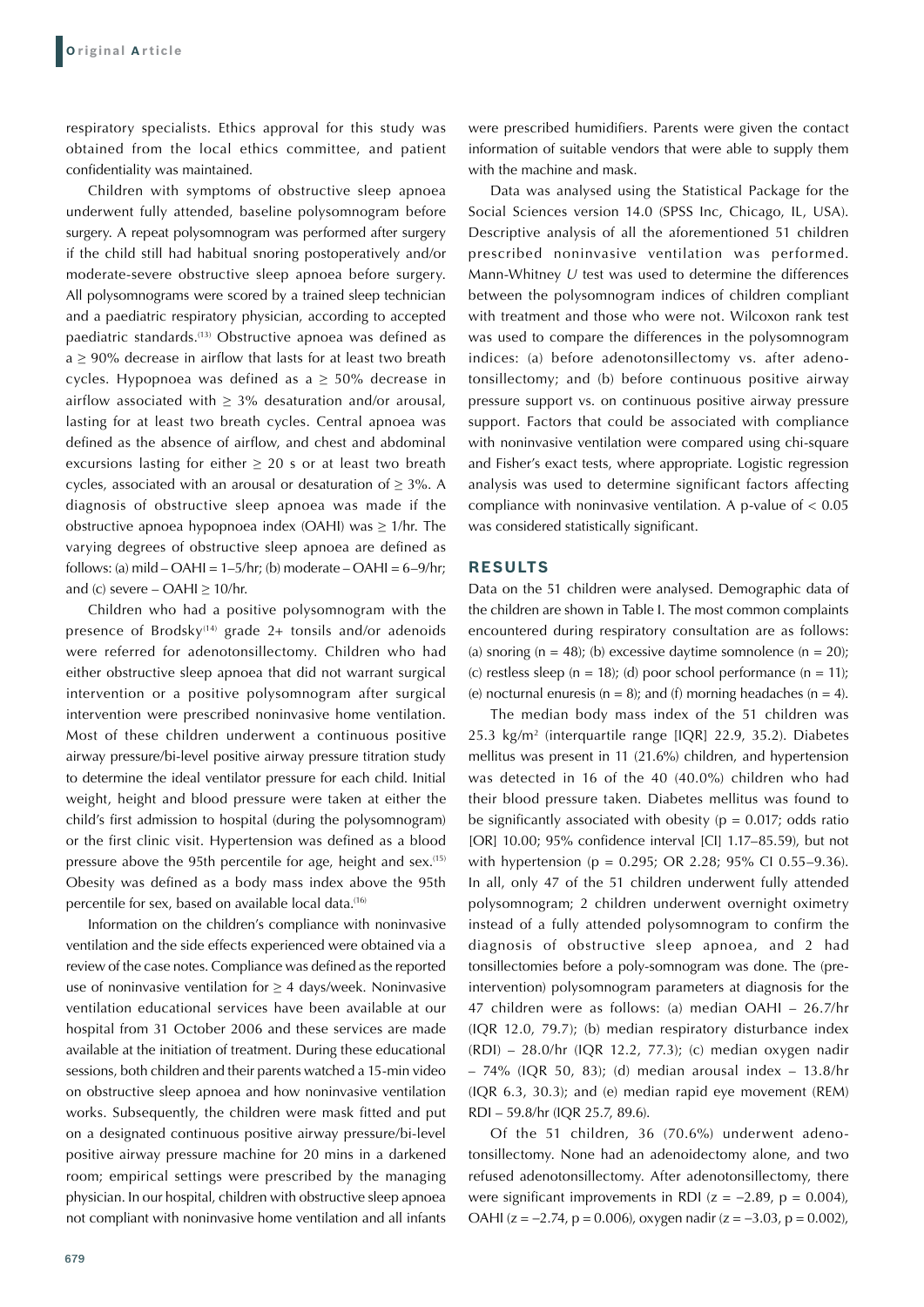| Table I. Demographic characteristics of the children $(n = 51)$ |  |  |
|-----------------------------------------------------------------|--|--|
| prescribed noninvasive home ventilation.                        |  |  |

| <b>Characteristic</b>                                         | No. (%)            |
|---------------------------------------------------------------|--------------------|
| Age at treatment* (yrs)                                       | 11(8,13)           |
| Gender                                                        |                    |
| Male                                                          | 36 (70.6)          |
| Female                                                        | 15(29.4)           |
| <b>Ethnicity</b>                                              |                    |
| Chinese                                                       | 33 (64.7)          |
| Malay<br>Indian                                               | 13(25.5)<br>3(5.9) |
| Others                                                        | 2(3.9)             |
| <b>Comorbid conditions</b>                                    |                    |
| Obesity                                                       | 21 (41.2)          |
| Asthma                                                        | 9(17.6)            |
| Allergic rhinitis                                             | 36 (70.6)          |
| Large tonsils/adenoids                                        | 31(60.8)           |
| <b>Comorbid diseases</b>                                      |                    |
| Association with syndromes <sup>+</sup>                       | 13(25.5)           |
| Neurodevelopmental delay <sup>*</sup><br>Chronic lung disease | 11(21.6)<br>2(3.9) |
| Cardiovascular disease                                        | 5(9.8)             |
| Neuromuscular disease                                         | 3(5.9)             |
| Total                                                         | 34 (66.7)          |
| <b>Type of NIV prescribed</b>                                 |                    |
| CPAP (auto/manual)                                            | 47 (92.2)          |
| <b>BiPAP</b>                                                  | 4(7.8)             |
| <b>Use of humidifier</b>                                      | 18 (35.3)          |
| <b>Underwent CPAP counselling</b>                             | 22(43.1)           |
| <b>Underwent CPAP titration</b>                               | 37(72.5)           |
| <b>Funding</b> <sup>§</sup>                                   |                    |
| MSW/charity                                                   | 22 (45.8)          |
| Self-sponsored                                                | 26 (54.2)          |

\*Data presented as median (interquartile range). †Syndromes such as Down, Kabuki, incontinentia pigmenti, CATCH 22, Pierre Robin, and Goldenhar. ‡Neurodevelopmental delay such as those due to autism and other unknown causes of developmental delay. §Funding for noninvasive ventilation treatment could not be determined in three children. Therefore, the percentages in this category were calculated using a sample size of 48.

BiPAP: bi-level positive airway pressure; CPAP: continuous positive airway pressure; MSW: medical social worker; NIV: noninvasive ventilation

arousal index (z = −2.33, p = 0.020) and REM RDI (z = −2.90,  $p = 0.004$ ). However, polysomnogram results before and after surgery were available for only 12 of the 23 obese children who underwent adenotonsillectomy. In these 12 children, significant improvements in RDI (z = −2.22, p = 0.026), OAHI (z = −2.13,  $p = 0.033$ ), oxygen nadir (z = -2.36, p = 0.018) and REM RDI  $(z = -2.03, p = 0.043)$ , were noted after surgical intervention. No significant improvement was observed for arousal index  $(z = -1.68, p = 0.093)$ 

Continuous positive airway pressure/bi-level positive airway pressure titration to determine ideal ventilator pressures were performed for 37 (72.5%) children. The mean airway pressure used was 8 (range  $4-16$ ) cmH<sub>2</sub>O. During titration studies, the use of noninvasive ventilation resulted in significant improvements in OAHI (z = −5.18, p < 0.001), RDI (z = −5.81, p < 0.001), oxygen nadir (z = −5.28, p < 0.001), REM RDI (z = −5.22,  $p$  < 0.001) and arousal index (z = -3.57,  $p$  < 0.001). In accordance with the American Association of Sleep Medicine titration guidelines, 37 (72.5%) children had adequate to optimal titration studies performed.<sup>(17)</sup> Only 21 (41.2%) children were reported to be compliant with noninvasive ventilation. The most common reasons for noncompliance (information was available for 46 patients) were patient refusal ( $n = 25$ ) and side effects ( $n = 9$ ), especially nasal symptoms and the feeling of suffocation. In all, 8 (15.7%) children/parents immediately refused treatment when the need for noninvasive ventilation was suggested; 5 (9.8%) parents felt the treatment was unnecessary, 2 (3.9%) felt the treatment was inconvenient, and 1 (2.0%) thought it was expensive.

Univariate analysis revealed associations between compliance with noninvasive ventilation and factors such as the female gender, presence of comorbid conditions (i.e. asthma and genetic disease), use of bi-level positive airway pressure, and monetary assistance (from the social work department in purchasing the machine) (Table II).

Logistic regression analysis revealed that only the presence of asthma and female gender were significantly associated with compliance with noninvasive ventilation (Table II). Symptomatic children, such as those presenting with complaints of excessive daytime sleepiness (p = 0.891, OR 1.05, 95% CI 0.53–2.07), restless sleep (p = 1.00, OR 1.00, 95% CI 0.49–2.01) or poor school performance (p = 0.165, OR 0.55, 95% CI 0.29–1.02), were not found to be more compliant with noninvasive ventilation than those who were asymptomatic. In our study, there was no significant difference between the polysomnogram indices (before institution of noninvasive ventilation) of the children who were compliant with treatment and those who were not compliant (Table III). Acceptability of continuous positive airway pressure titration studies, as graded by the American Association of Sleep Medicine,<sup>(17)</sup> was also not associated with treatment compliance ( $p = 0.53$ ).

#### **DISCUSSION**

In the present study, less than half (41.2%) of the children were reported to be compliant with noninvasive ventilation – lower than that reported in adults.<sup>(11,12)</sup> A randomised, controlled, doubleblind study by Marcus et al<sup>(10)</sup> that looked at compliance rates in children undergoing continuous positive airway pressure versus those undergoing bi-level positive airway pressure demonstrated that even in a trial situation where the support was intensive and the equipment was free, 27% of children dropped out of the study. There was no difference between the compliance rates of children who underwent bi-level positive airway pressure and those who underwent continuous positive airway pressure.<sup>(10)</sup>

The present study provides evidence that the greatest challenge in treating obstructive sleep apnoea in children is poor compliance with noninvasive home ventilation. Determinants of noninvasive ventilation compliance may be categorised into the following factors: (a) patient/parent; (b) disease-related; and (c) equipment-related. Patient factors that influence compliance, especially among older children, are motivation,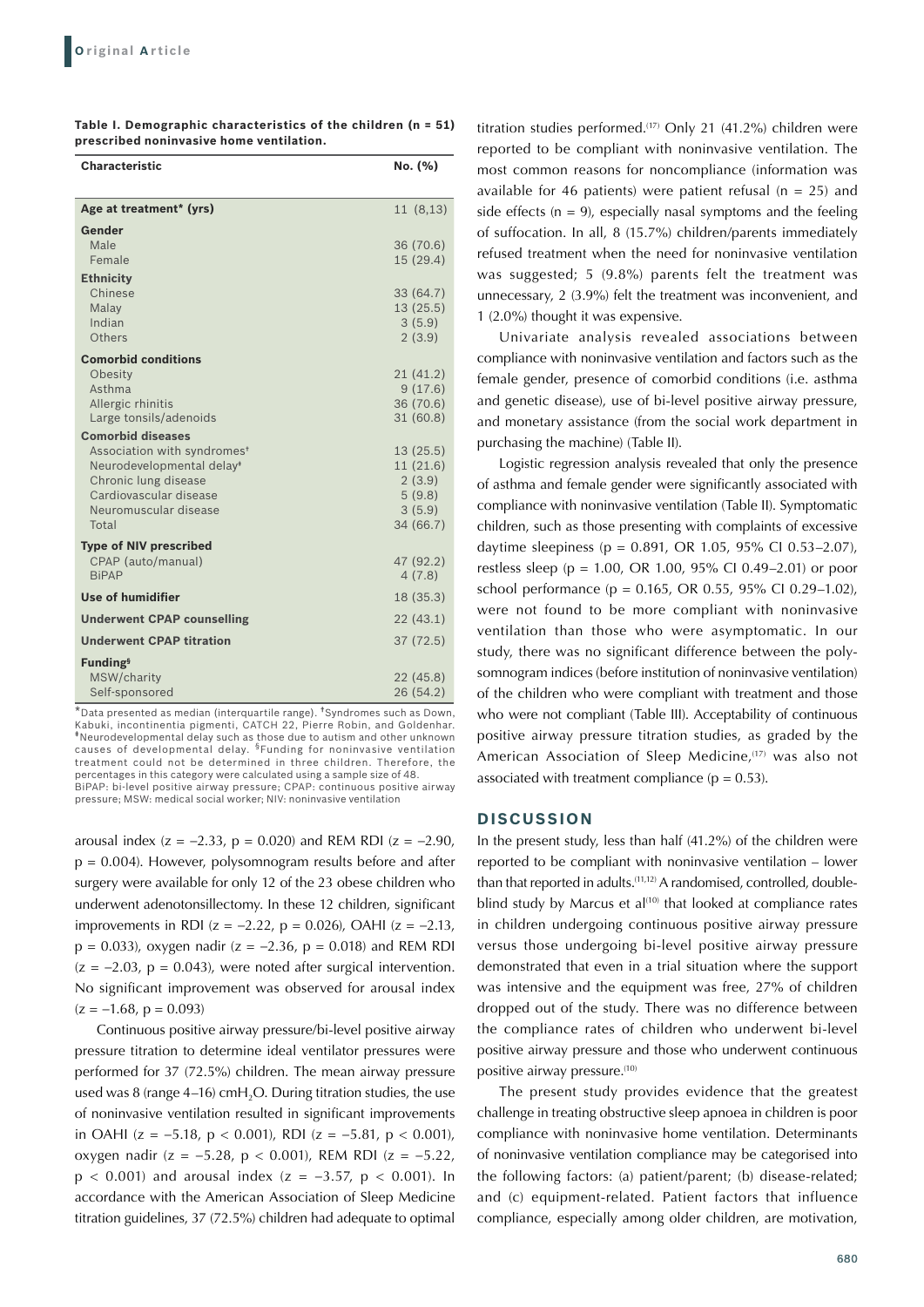| Variable                                                                               | No. of children (%)                        |                                          | <b>Univariate</b>                      | OR (95% CI)                                                                              | Logistic                                              | <b>Adjusted OR</b>                                                 |  |
|----------------------------------------------------------------------------------------|--------------------------------------------|------------------------------------------|----------------------------------------|------------------------------------------------------------------------------------------|-------------------------------------------------------|--------------------------------------------------------------------|--|
|                                                                                        | <b>Compliant</b><br>$(n = 21)$             | <b>Noncompliant</b><br>$(n = 30)$        | p-value                                |                                                                                          | regression<br>p-value                                 | (95% CI)                                                           |  |
| Age group (yrs)<br>< 1<br>$1 - 6$<br>$6 - 12$                                          | 2(9.5)<br>2(9.5)<br>8(38.1)                | 1(3.3)<br>4(13.3)<br>16(53.3)            | 0.759                                  | <b>NA</b>                                                                                | <b>NA</b>                                             | <b>NA</b>                                                          |  |
| $>12$<br>Gender<br>Male<br>Female                                                      | 9(42.9)<br>11(52.4)<br>10(47.6)            | 9(30.0)<br>25(83.3)<br>5(16.7)           | 0.017                                  | $2.10(0.99 - 4.40)$                                                                      | $0.047$ <sup>+</sup>                                  | $5.22(1.02 - 26.77)$                                               |  |
| Comorbidity <sup>*</sup><br>Obesity<br>Allergic rhinitis<br>Asthma<br>Genetic syndrome | 11(52.4)<br>15(71.4)<br>7(33.3)<br>7(33.3) | 19(63.3)<br>22(73.3)<br>2(6.7)<br>2(6.7) | 0.434<br>0.607<br>$0.023*$<br>$0.023*$ | $0.83(0.51 - 1.35)$<br>$0.73(0.22 - 2.45)$<br>$3.00(0.87 - 10.3)$<br>$3.00(0.87 - 10.3)$ | <b>NA</b><br><b>NA</b><br>0.008 <sup>†</sup><br>0.255 | <b>NA</b><br><b>NA</b><br>15.9 (2.08-122.4)<br>$3.36(0.42 - 27.0)$ |  |
| <b>Severity of OSA</b><br>Mild<br>Moderate<br>Severe <sup>§</sup>                      | 3(14.3)<br>5(23.8)<br>13 (61.9)            | 6(20.0)<br>6(20.0)<br>18 (60.0)          | 0.859                                  | <b>NA</b>                                                                                | <b>NA</b>                                             | <b>NA</b>                                                          |  |
| <b>Ventilation</b><br>CPAP (manual/auto)<br><b>BiPAP</b>                               | 17 (81.0)<br>4(19.0)                       | 30(100.0)<br>0(0.0)                      | $0.027*$                               | $3.60(2.39 - 5.10)$                                                                      | 0.831                                                 | $1.38(0.7-26.9)$                                                   |  |
| <b>Humidifier</b>                                                                      | 9(42.9)                                    | 8(26.7)                                  | 0.227                                  | $1.50(0.85 - 1.37)$                                                                      | <b>NA</b>                                             | <b>NA</b>                                                          |  |
| <b>CPAP/BiPAP titration</b>                                                            | 16 (76.2)                                  | 23(76.7)                                 | $1.00*$                                | $0.99(0.57 - 1.71)$                                                                      | <b>NA</b>                                             | <b>NA</b>                                                          |  |
| <b>CPAP counselling</b>                                                                | 8(38.1)                                    | 14 (46.7)                                | 0.543                                  | $0.87(0.55 - 1.37)$                                                                      | <b>NA</b>                                             | <b>NA</b>                                                          |  |
| <b>Funding by MSW/charity</b>                                                          | 13(61.9)                                   | 9(30.0)                                  | 0.049                                  | $1.69(0.96 - 2.97)$                                                                      | 0.192                                                 | $2.90(0.59 - 14.35)$                                               |  |

#### **Table II. Comparison of factors that could affect compliance with noninvasive home ventilation in children.**

\*Fisher's exact test. †p-value was statistically significant in logistic regression analysis. ‡Some patients had more than one comorbity. §One child with a positive overnight oximetry was classified as severe OSA.

BiPAP: bi-level positive airway pressure; CI: confidence interval; CPAP: continuous positive airway pressure; MSW: medical social worker; NA: not available; OR: odds ratio; OSA: obstructive sleep apnoea

|                                  | Table III. Comparison of polysomnogram results (before initiation of noninvasive home ventilation) in children compliant |  |  |  |  |
|----------------------------------|--------------------------------------------------------------------------------------------------------------------------|--|--|--|--|
| and noncompliant with treatment. |                                                                                                                          |  |  |  |  |

| <b>Results</b>                                  | Median (interquartile range) |                            | z-score  | p-value |
|-------------------------------------------------|------------------------------|----------------------------|----------|---------|
|                                                 | Compliant<br>$(n = 20)$      | Noncompliant<br>$(n = 30)$ |          |         |
| $OAHI (n = 50)$                                 | 24.75 (6.7,53.8)             | 12.5(5.7, 29.2)            | $-1.1$   | 0.235   |
| $RDI(n = 50)$                                   | 25.1(7.3,60.5)               | 13.0 (7.9,29.6)            | $-0.891$ | 0.373   |
| Oxygen nadir <sup><math>t</math></sup> (n = 50) | 76 (54.8,85.8)               | 81 (62.8,86.0)             | $-0.41$  | 0.685   |
| REM RDI ( $n = 47$ )*                           | 53.6 (21.1,86.5)             | 29.8 (13.5, 61.4)          | $-1.18$  | 0.075   |
| Arousal index $(n = 48)^*$                      | 7.2(5.0, 29.7)               | 10.6(4.5, 13.9)            | $-0.369$ | 0.712   |

\*Polysomnogram results are not complete as some data is missing from both the compliant and noncompliant groups. †Data is presented as percentage. OAHI: obstructive apnoea hypopnoea index; RDI: respiratory distress index; REM: rapid eye movement

presence of side effects of the treatment, and the perceived impact of the disease on their life.<sup> $(18,19)$ </sup> In this study, logistic regression revealed that the female gender and the presence of asthma were significant factors affecting compliance with noninvasive ventilation. The female gender as a significant factor leading to better compliance with noninvasive ventilation has also been shown in adult studies, but this has not been consistently replicated.<sup>(20,21)</sup> A lower level of motivation and lack of realisation of illness in males, as compared to females, may be related to this finding. Additionally, our study also found that children with asthma were more compliant with noninvasive ventilation. This novel finding can perhaps be explained by these children's increased contact with healthcare professionals

who may emphasise the importance of compliance with medication and treatment.

The most common reasons for noncompliance in our study were patient refusal and the presence of side effects, especially nasal symptoms. This was also demonstrated in a study by Baltzan et al, which reported that the two common side effects, nasal congestion and mouth leak, were associated with poor compliance in adults.(22) However, in our study, humidification (which has previously been shown to reduce nasal symptoms) and improved compliance with noninvasive ventilation were not associated.<sup>(23)</sup> This may be because humidification is usually prescribed to children with poor compliance to treatment. Although education has been shown to play an important